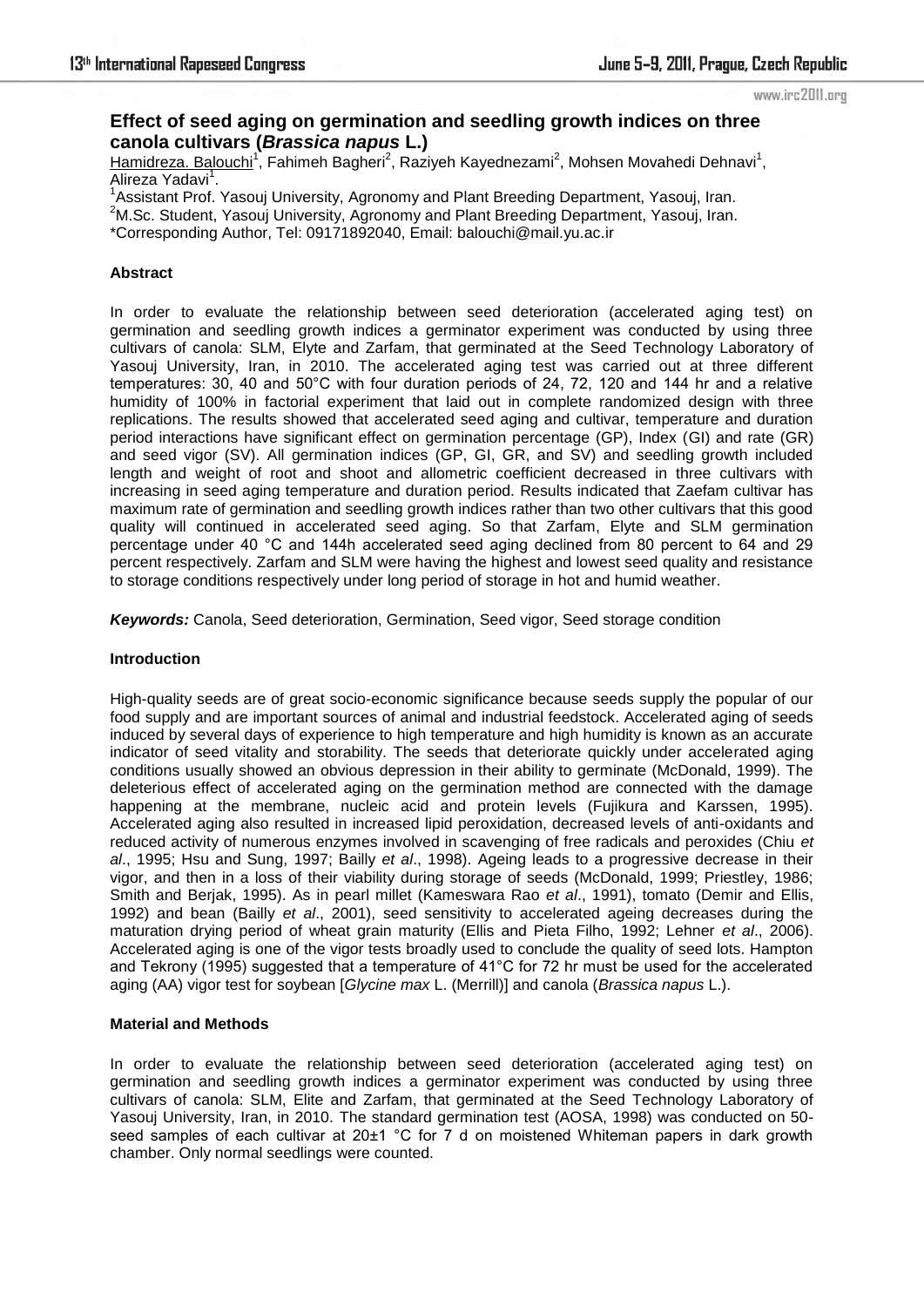www.irc2011.org

The AA test was performed according to the method known as "gerbox" ( $11 \times 11 \times 3$  cm), in a chamber; samples containing three grams of seeds were utilized, distributed so as to form a simple layer over the surface of the metallic screen suspended inside each plastic box (internal compartment), containing 40 ml water. The boxes, were covered with lids, remained inside the chamber during four aging periods (24, 72, 120 and 144 h), at temperature (30, 40 and 50°C) and 100% relative humidity. The experiment was laid out in Completely Randomized Design with two factor factorial (3×4) arrangement, with three replications. During the aging period, the seeds absorbed moisture from the humid environment within the inner chamber. Seeds were then placed for germination according to methodology described for the germination test. The evaluation was performed seven days after germination was beginning and the results were expressed as mean percentage, germination index, of normal seedlings for each lot. The germination factors were calculated as described in the Association of Official Seed Analysts (AOSA, 1983) by following formulae:

1) Germination percentage =Ni / N

2) Germination rate = $\sum$  (Ni/Ti)

3) Seed Vigor = Germination percentage × Shoot Length

The data were analyzed using statistical package, SAS average compared by LSD method, at 5 % level of probability.

### **Result and Discussion**

There were significant differences among the germination percentage of canola cultivars in different times and temperatures of ageing applied (Table 1). The results showed that the highest germination percentage in each cultivar was achieved at 30 ºC for 24 hours temperature and duration of ageing applied and increasing exposure temperature and duration of it decreased the germination percentage significantly (Table 2). SLM cultivar shown 80% (from 84 to 4 percent) germination percentage decreasing with applied 20°C increasing temperature from 30°C for 120 hour. While the Zarfam had maximum germination percentage (25%) in accelerated aging (Table 2).

| <b>Variance</b><br>source | Df | <b>Germinatio</b><br>n<br>(%) | <b>Germinatio</b><br>n rate | Root<br>weight       | <b>Shoot</b><br>length | Root<br>length       | Seed<br>Vigor       |
|---------------------------|----|-------------------------------|-----------------------------|----------------------|------------------------|----------------------|---------------------|
| Cultivars (C)             | 2  | 20788.96**                    | 2644.71**                   | 14.62**              | 36.69**                | $16.17^{ns}$         | 2159292*<br>$\star$ |
| Temperatures<br>(T)       | 2  | 29012.96**                    | 5626.03**                   | 21.23**              | 51.62**                | 74.31**              | 3617736*<br>$\ast$  |
| AA period (P)             | 3  | 16803.07**                    | 3232.07**                   | $26.12**$            | 34.22**                | 141.47**             | 3639300*<br>$\ast$  |
| $P \times C$              | 4  | 885.04**                      | 109.14 $ns$                 | $1.60**$             | $7.14**$               | $7.07**$             | 275691**            |
| T × C                     | 6  | 1260.81**                     | 136.53 $^{\text{ns}}$       | 2.57 <sup>ns</sup>   | $5.36**$               | 7.38 <sup>ns</sup>   | 58187 <sup>ns</sup> |
| $P \times T$              | 6  | 7478.59**                     | 681.05*                     | $0.53$ <sup>ns</sup> | $10.94**$              | $7.89*$              | 209219**            |
| $P \times T \times C$     | 12 | 3661.18**                     | 523.94**                    | $1.82**$             | $1.95*$                | $8.67$ <sup>ns</sup> | 263696**            |
| Error                     | 72 | 3293.33                       | 996.41                      | 4.17                 | 17.81                  | 70.63                | 802508              |
| $C.V\%$                   |    | 11.08                         | 19.34                       | 12.21                | 13.50                  | 29.28                | 21.45               |

Table-1. Variance analysis of the accelerated ageing (AA) effects on germination parameter and seedling growth of three canola cultivars.

\* Significant at the 0.05 level, \*\* Significant at the 0.01 level and ns = not Significant.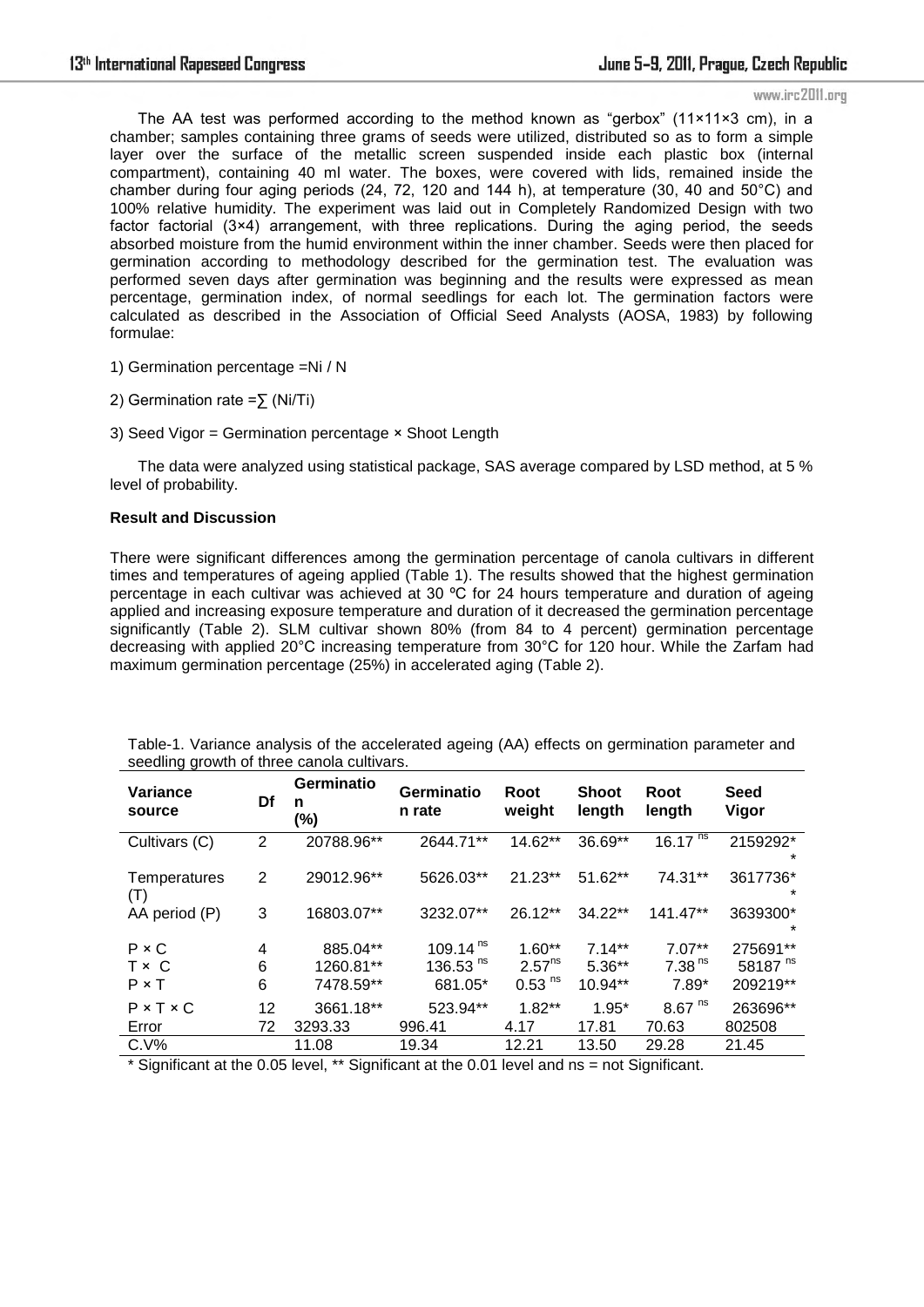| by tomporature and time for aging in time council |                  |                     |                  |                  |                  |  |  |  |
|---------------------------------------------------|------------------|---------------------|------------------|------------------|------------------|--|--|--|
|                                                   |                  | Time of exposure(h) |                  |                  |                  |  |  |  |
| Cultivar                                          | Temperature (°C) | 24                  | 72               | 120              | 144              |  |  |  |
| <b>SLM</b>                                        | 30               | 84 <sup>a</sup>     | 72 <sup>b</sup>  | $57^{\circ}$     | $41^{\circ}$     |  |  |  |
|                                                   | 40               | 70 <sup>b</sup>     | 35 <sup>ef</sup> | 33 <sup>ef</sup> | 29 <sup>fg</sup> |  |  |  |
|                                                   | 50               | 47 <sup>cd</sup>    | 21 <sup>9</sup>  | 6h               | 4 <sup>h</sup>   |  |  |  |
| Elyte                                             | 30               | 86 <sup>a</sup>     | 81 <sup>a</sup>  | 81 <sup>a</sup>  | 83 <sup>a</sup>  |  |  |  |
|                                                   | 40               | 85 <sup>a</sup>     | 79 <sup>a</sup>  | $75^{ab}$        | 64 <sup>b</sup>  |  |  |  |
|                                                   | 50               | 83 <sup>a</sup>     | $66^{bc}$        | 18 <sup>c</sup>  | 18 <sup>c</sup>  |  |  |  |
| Zarfam                                            | 30               | $91^{\overline{a}}$ | 89 <sup>b</sup>  | $87^{\circ}$     | $85^{b}$         |  |  |  |
|                                                   | 40               | $83^{b}_{ac}$       | $80^{bc}$        | $81^{bc}$        | $80^{bc}$        |  |  |  |
|                                                   | 50               |                     | 70 <sup>c</sup>  | 25 <sup>d</sup>  | 25 <sup>d</sup>  |  |  |  |

Table 2. Mean values of seed germination percentage affected by temperature and time for aging in three canola

Means with same letter in each cultivar are not significant difference in the 5% probability level according to LSD test.

Seeds based on the production mode and how they are maintained, had different quality and seed vigor and this condition can be affected directly on shoot and root length. By comparing the shoot length averages under seed deterioration was determined the SLM and Zarfam cultivars respectively allocated the highest and lowest shoot length with increasing temperature and accelerated aging time that showed Zarfam cultivar had high resistance to seed deterioration conditions (Figure 1).

Root and shoot length of the main traits determining the quality of seeds is affected by genotype and environmental conditions. With increasing temperature from 30 to 50 °C and deterioration time from 24 to 144 hours root length showed a significant decrease. Among the rapeseed cultivars studied, Zarfam had the most (3.84 cm) and SLM had the lowest (2.90 cm) root length (Figure 2). Small and weak seedlings indicate low seed vigor. Also seedling length is indicating the seed vigor and in many plants, the correlation between seedling length and vigor approved.

Another seed quality indicator is measured by germination rate. The cultivars that have a greater germination percentage in less time have desirable seed quality and higher seed vigor. Germination variance analysis showed that the interaction between cultivar, temperature and duration of accelerated aging on germination rate at 1 percent probability level was significant (Table 1). So that seed deterioration rising of each variety by increasing the amount and duration of exposure to high temperature was declined seed germination rate significantly. The lowest and highest reduction intensity was seen in the Zarfam and SLM cultivar respectively, so that germination rate in Zarfam by 20 °C and 120 hours increasing of temperature and duration of the aging decreased from 35.8 to 3.5 seeds per day and in SLM from 30.2 to 0.4 seed per day (Figure 3).





Figure 1. Means comparison shoot length under aging temperature for canola cultivars according to LSD test at 5% probability level.